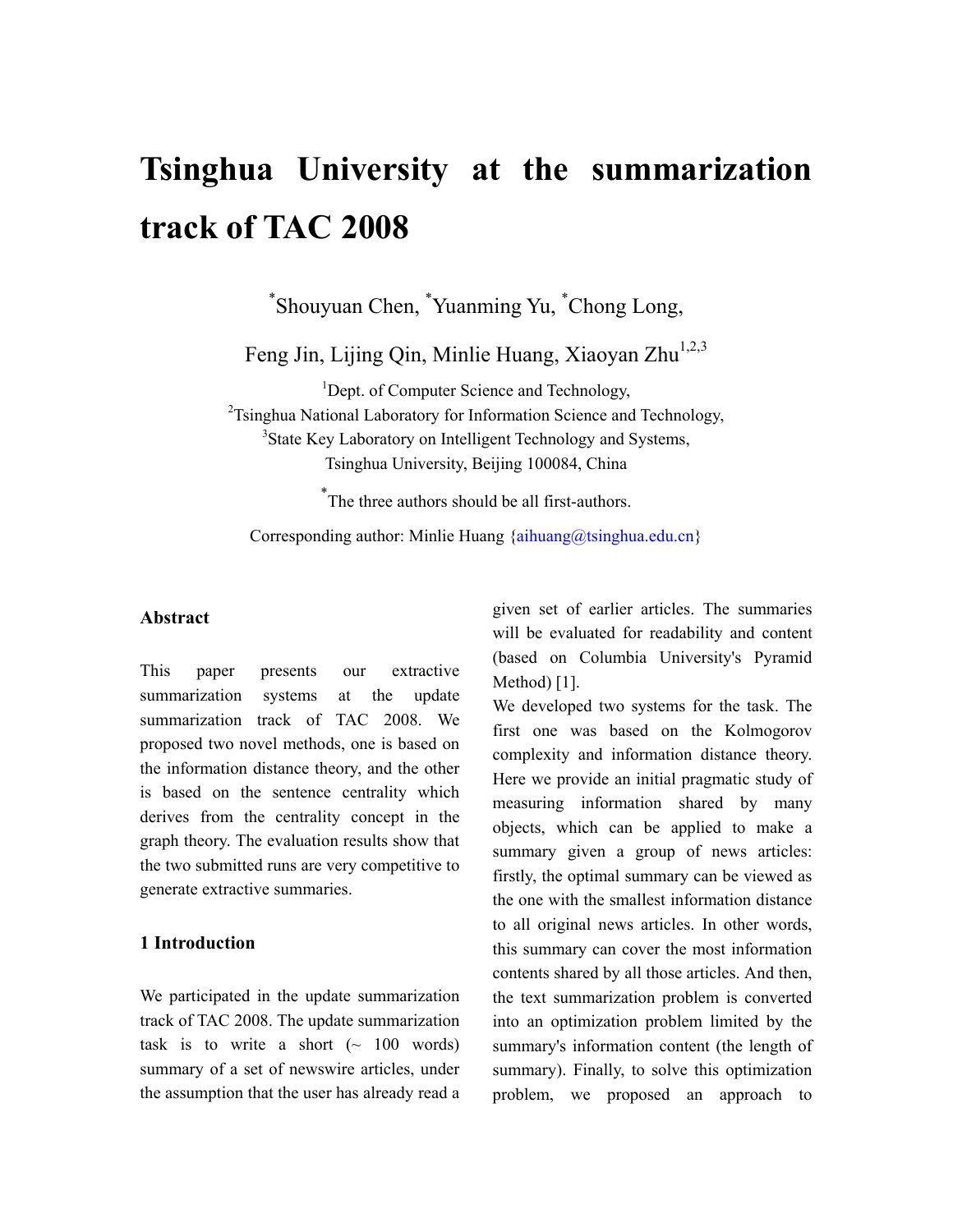approximate *K(.)* and *D(.,.)*. The results ranked 1st by average overall responsiveness, 3rd by average linguistic quality, 5th by average modified pyramid score, and 5th by macroaverage modified score.

The second system was based on the centrality concepts within the graph theory. We constructed a graph model in which nodes refer to sentences and edges represent the similarities between sentences which are calculated by a latent semantic indexing (LSI) algorithm. We proposed a variation of eigenvector centrality calculation method on the graph model to estimate the relevant importance of sentences, which contributed to choose the candidate sentences and score the sentences as a feature. In addition, the background information provided in previously seen documents was reduced by performing the eigenvector calculation on a combination of two graph models of currently processing documents and previously seen documents. In short, the centrality of a sentence would be increased by the similarities with important sentences in current documents, while it had a negative correlation with major information presented in former documents set. The results ranked 1st by average overall responsiveness, 2nd by average linguistic quality, 7th by average modified pyramid score, and 7th by macroaverage modified score.

In the following sections, we introduce the two systems respectively, and finally concluding remarks are made.

# **2 The first system: information-distance**

#### **based update summarization**

**2.1 Kolmogorov complexity and** 

#### **information distance**

Kolmogorov complexity was introduced almost half a century ago by R. Solomonoff, A.N. Kolmogorov and G. Chaitin, see [2]. It is now widely accepted as an information theory for individual objects parallel to that of Shannon's information theory which is defined on an ensemble of objects. Fix a universal Turing machine *U*, the Kolmogorov complexity of a binary string x condition to another binary string y,  $K_U(x|y)$ , is the length of the shortest (prefix-free) program for U that outputs x with input y. It can be shown that for different universal Turing machine Us, for all x,y

#### $K_U(x|y)=K_U'(x|y)+C$ ,

where the constant C depends only on U'. Thus  $K_U(x|y)$  can be simply written as  $K(x|y)$ . They write  $K_U(x|y)$ , where  $\varepsilon$  is the empty string, as  $K(x)$ . For a comprehensive study of Kolmogorov complexity and its applications, see [3].

Given Kolmogorov complexity, information distance was defined in [2] as the energy to convert between x and y to be the smallest number of bits needed to convert from x to y and vice versa. That is, with respect to a universal Turing machine U, the cost of conversion between x and y is:

 $E(x,y) = min\{|p|: U(x,p)=y, U(y,p)=x\}.$ It is clear that  $E(x,y) \le K(x|y) + K(y|x)$ . From this observation, and some other concerns, Bennett et al. have defined the sum distance in [3]:

# $D_{sum}(x,y)=K(x|y)+K(y|x).$

However, the following theorem proved in [3] was a surprise:

### $E(x,y) = max\{K(x|y), K(y|x)\}.$

Thus, the max distance was defined in [3]:

 $D_{max}(x,y) = max\{K(x|y),K(y|x)\}$  (2.1) Now given an object x, we can get its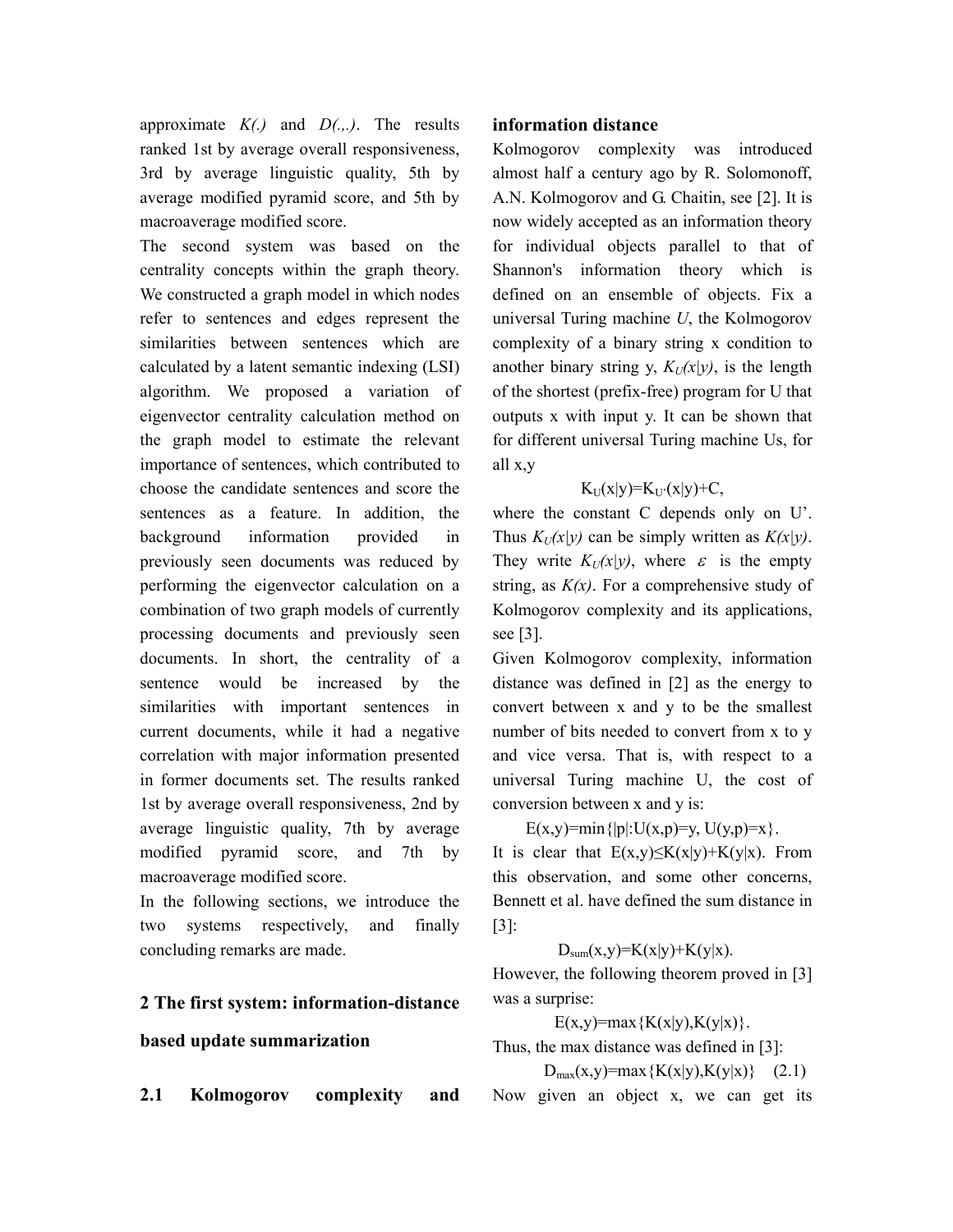information content through its Kolmogorov complexity  $K(x)$ ; given two objects  $K(x)$  and  $K(y)$ , we can get the information between them through  $D_{max}(x,y)$ . However, given n objects  $x_1, x_2, \ldots, x_n$ , how to get the information shared by them?

If only the most shared information, which can be viewed as "information center" c, is needed, we can find the one with the one with minimal  $D_{max}(c, x_1, x_2, \ldots, x_n)$ .

# **2.2 Application in Text Summarization**

TAC update summarization task is to write a short summary S of n newswire articles  $B_1, B_2, \ldots, B_n$ , under the assumption that the user has already read a given set of earlier m articles  $A_1, A_2, \ldots, A_m$ . According to the theory of our theory, S must satisfy the following condition:

 $minD_{max}(S, B_1B_2...B_n| A_1A_2...A_m), |S| \leq \Theta$ Since the information distance between the summary and these articles is not computable, in the following section we will take some steps to approximate it. Although some steps can be regarded as a very rough estimation of information content (or Kolmogorov complexity) of the review articles, from the experiment results in section 3 we will see that this already gives very good practical results.

# **2.3 How to approximate** *Dmax(.,.)*

Let A∪B to be all information contained in article A or B, and  $A\$  to be all information contains in A but not in B, then we can get:

 $K(AB)=K(A\cup B)$   $K(A|B)=K(A\setminus B)$ Suppose *S* contains *l* sentences  $S_l, S_2, \ldots, S_l$ , moreover, to be an ideal summary, all the information contained in *S* should also be in  $B_1, B_2, ..., B_n$ , but not in  $A_1, A_2, ..., A_m$ , that is

 $S_1, S_2, \ldots, S_l \in B_1B_2 \ldots B_n \backslash A_1, A_2, \ldots, A_m$ According to (2.1):

 $D_{max}(S, B_1B_2...B_n| A_1A_2...A_m)$ 

$$
= max \{ K(S|B_1B_2...B_nA_1A_2...A_m),
$$
  
\n
$$
K(B_1B_2...B_n | SA_1A_2...A_m) \}
$$
  
\nSince S<sub>1</sub>,S<sub>2</sub>,...,S<sub>1</sub>  $\in B_1B_2...B_n \setminus A_1, A_2, ..., A_m,$   
\n
$$
K(S|B_1B_2...B_nA_1A_2...A_m) \le K(B_1B_2...B_n |
$$

 $SA<sub>1</sub>A<sub>2</sub>...A<sub>m</sub>)$ , therefore,

$$
D_{max}(S, B_1B_2...B_n| A_1A_2...A_m)
$$
  
=K(B<sub>1</sub>B<sub>2</sub>...B<sub>n</sub>| S A<sub>1</sub>A<sub>2</sub>...A<sub>m</sub>)  
=K(B<sub>1</sub>B<sub>2</sub>...B<sub>n</sub>| S<sub>1</sub>S<sub>2</sub>...S<sub>1</sub>A<sub>1</sub>A<sub>2</sub>...A<sub>m</sub>)  
=K(B<sub>1</sub>B<sub>2</sub>...B<sub>n</sub>\A<sub>1</sub>A<sub>2</sub>...A<sub>m</sub>)\S<sub>1</sub>S<sub>2</sub>...S<sub>1</sub>)

As *B1B2…Bn* and *A1A2…Am* are already known and  $S_lS_2...S_l$  are in  $B_lB_2...B_n\backslash A_lA_2...A_m$ , the more information  $S_1S_2...S_l$  contains, the less one  $(B_1B_2...B_n|A_1A_2...A_m)\setminus S_1S_2...S_1$  has. Therefore, in order to get *minDmax*, we need to get  $max{K(S<sub>1</sub>S<sub>2</sub>...S<sub>l</sub>)}$ .

Suppose in *S1,S2,…,Sl*, each "important" word carries one unit of information, then the Kolmogorov complexity can be intuitively estimated by

#### $K(S) = |S|$

However, in a sentence, which words are "important"? In our method, two conditions must be satisfied: (1) they are not "stop-words"; (2) their document frequency (df) is larger than a threshold. Intuitively, those "not important" words contribute much less information to the whole sentence so they can be ignored in our approximation.

# **2.4 Sentence selection**

The next problem is how to generate  $S_lS_2...S_l$ to make a good summary *S*.

It is clear that under most conditions, in an article, there is always one sentence which can cover most of this article's information. Therefore, for one article, we tend to only find one sentence to represent the whole article under the given topic. According to the task requirement, the most representative must be completely related to the topic.

In TAC 2008, for a topic, named entities, such as special words or phrases of a person, a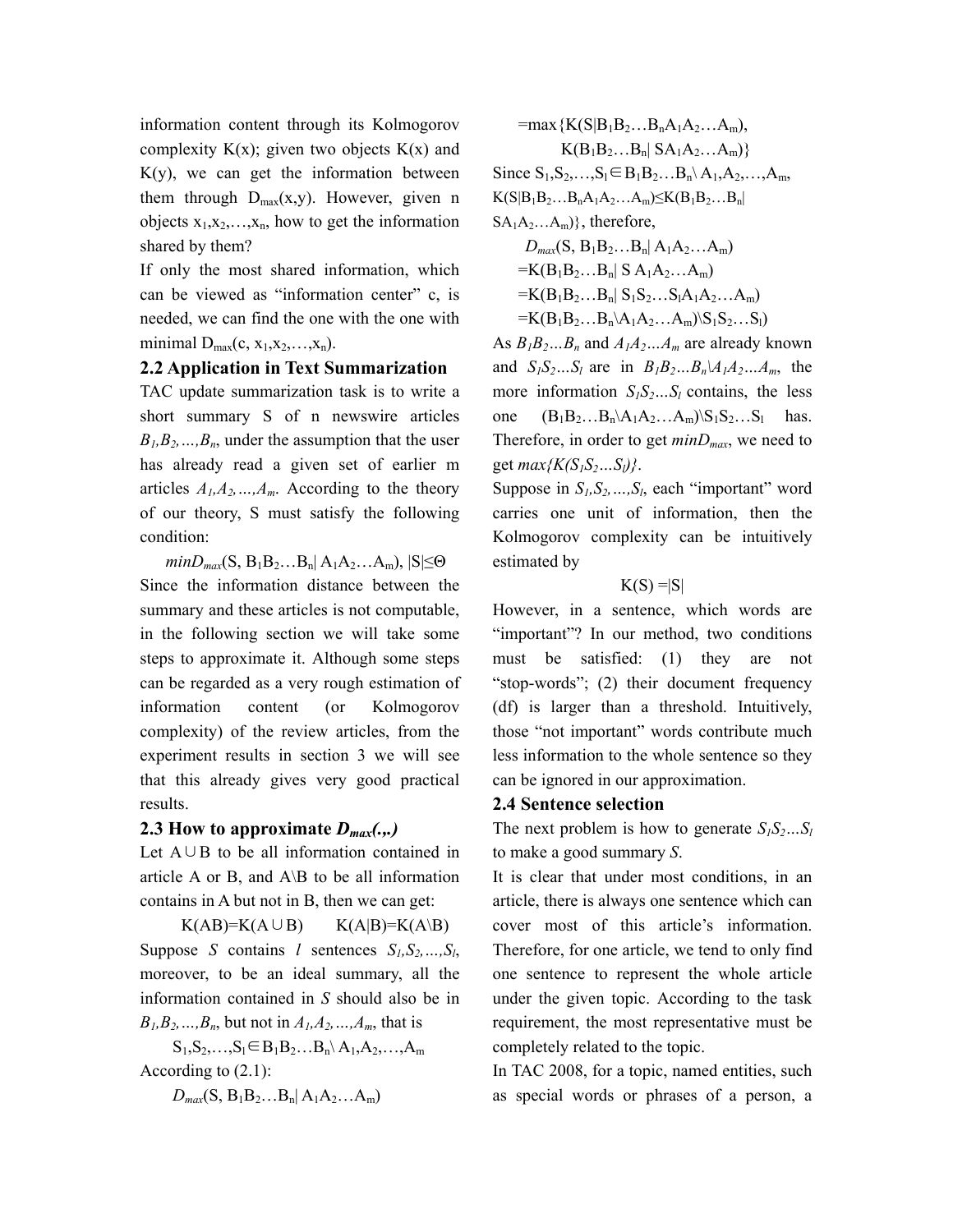place, an organization, et al., contain the most part of the information, and they are "key words". For example, in the following two topics' narratives:

(1) Describe developments in the production and launch of the **Airbus A380.**

(2) Describe steps taken and worldwide reaction prior to introduction of the **Euro** on **January 1, 1999**. Include predictions and expectations reported in the press.

Sentence (1) has two key words "Airbus" and "A380", and  $(2)$  has "Euro" and "January 1, 1999". Moreover, "January 1, 1999" will have the different forms, such as "January 1st, 1999" and "1/1/1999". A most representative sentence of an article should contain the information similar to a topic, which means it must have similar key words.

Here named entity recognition method [3] is used to all useful entities contained in a topic's title, narrative, and each sentence of an article. We also develop a method to select the words or phrases that indicates the date. In an article B, the sentence with minimal distance to the union of its topic's title and narrative (named *T*) is just the most representative one:

min  $D_{max}(T,P)$   $P \in B$ 

Similar to estimating  $K(S_1S_2...S_l)$  mentioned in the above section:  $K(S) = |S|$ . Only one different is that "important words" refer to those have been annotated as name or date entities which named key words.

With this method, for each document B<sub>i</sub>  $(1 \le i \le n)$  in cluster B, one representative sentence  $S_i$  can be found, so there should be n representative sentences. However, under certain situations, two or more articles' representative sentences (written as  $S_i$  and  $S_j$ ) may have nearly the same meaning, which will contribute less to  $K(S_iS_j)$  due to much overlap of  $S_i$  and  $S_j$ . Therefore, if two

sentences  $S_i$  and  $S_j$  have (1) more than eight continuous common words, or (2) more than 60% common words, the sentence with smallest distance to the topic will be chosen from these two articles (except  $S_i$  and  $S_j$ ) to be replaced with one of them.

Finally, using these methods mentioned above, the combination  $S_lS_2...S_l$  with most  $K(S_lS_2...S_l)$ is selected into the final summary S.

# **2.5 Experiment Results**

Our text summarization method founded on Kolmogorov complexity is complemented and tested in TAC 2008. The experiment results under pyramid evaluation methods are as follows:

| Evaluation                | <b>Best</b> | Our    | Rank |
|---------------------------|-------------|--------|------|
| Method                    | Result      | Result |      |
| Average Modified          | 0.336       | 0.309  | 5    |
| Score                     |             |        |      |
| Macroaverage              | 0.331       | 0.304  | 5    |
| Score<br>Modified         |             |        |      |
| with 3 models             |             |        |      |
| Average                   | 3.333       | 2.958  | 3    |
| <b>Linguistic Quality</b> |             |        |      |
| Average<br>Overall        | 2.667       | 2.667  |      |
| Responsiveness            |             |        |      |

Table 1. The evaluation results for the first system.

Obviously, our method has got generally higher rankings under the pyramid methods, however, except average overall responsiveness evaluation, the best results are significantly better than ours.

# **3 The second system: sentence centrality based update summarization**

The system works as follows: First, we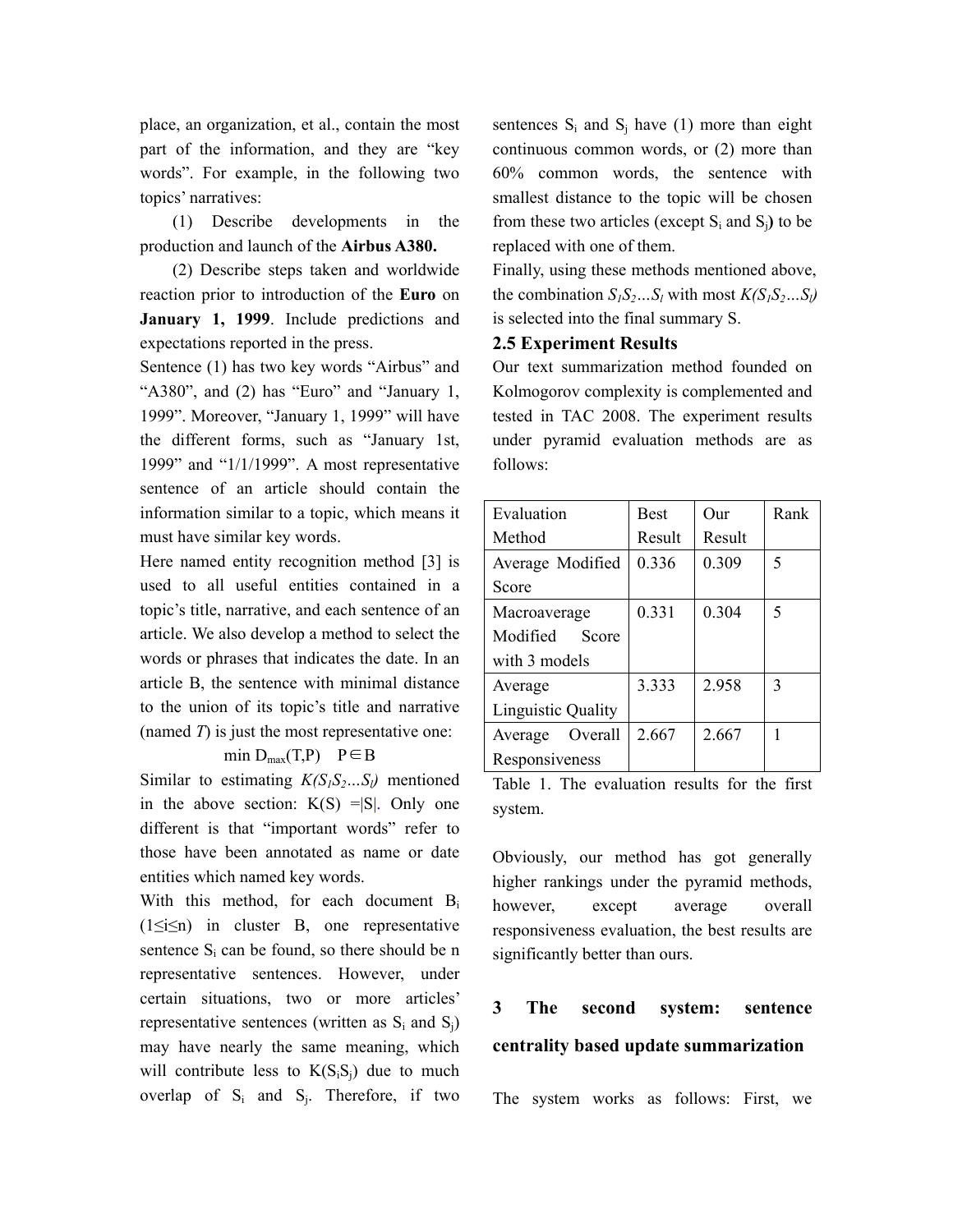stemmed all the words and segmented articles into sentences (viewed as documents hereafter). Then we built a matrix  $W_{t*d}$  (terms \*sentences) according to the term frequency and document frequency, and soon later constructed a sentence-sentence similarity matrix *SIM* by employing an LSI algorithm to calculate the similarities between sentences.

After that, we propose an approach to calculate sentence centrality on the *SIM* matrix. Informally, the sentence centrality is the measure of the relevant importance of a sentence in the current processing cluster, and its importance is decreased if it was previously seen in given clusters. All these centralities, which contribute to choose the candidate sentences, are computed mainly based on an eigenvector calculation.

As the last step of our summarization process, we generate the summary by searching the combinations of sentences with a maximal summary score in the candidate set. In this process, we score the summary as a whole by combining the word scores, sentence centralities. And the redundancy among sentences is also considered in the summary scoring schema.

We tuned the weights of our method manually based on the maximization of the ROUGE-2 measure upon the DUC 2007 Update Task corpus.

# **3.1 Scoring terms**

We design a scoring function to measure how important each word is. Basically, the term frequency and document frequency are considered to score a term. We set a weight according to the position where the term is observed, which are shown in Table 2.

| Position        | Weight |
|-----------------|--------|
| Narrative&Topic |        |

| Headline                                   |                |
|--------------------------------------------|----------------|
| <sup>a</sup> First Sentence of a document  |                |
| <sup>b</sup> First Sentence of a paragraph | 0 <sub>2</sub> |
| Not a nor b                                | 0 <sub>2</sub> |
| others                                     | 0.04           |

Table 2. Weights for the term frequency

Then we design the following function to score a term:

 $Score(w)=tf(w)^{0.4} *F_d(df(w))$  (3.1) Where the  $tf(w)$  is the total frequency of term *w* across all documents, *df(w)* is the document frequency, and *Fd(.)* is a weight function as designed in the below table:

| df(w) | Fd() | df(w) | Fd() |
|-------|------|-------|------|
|       |      | 6     | 8    |
|       |      |       | 8.2  |
|       | 2    | 8     | 8.4  |
| 3     |      | 9     | 8.5  |
|       | 6    | 10    | 8.6  |
| 5     |      | >10   | 8.6  |

Table 3. Weights for the document frequency Using the scoring function, we only keep the top 300 terms in this task to build the *W* matrix and *SIM* matrix.

# **3.2 Building the** *W* **matrix and** *SIM* **matrix**

After the 300 terms selected out, the documents are segmented into sentences. Then we build the  $W=(w_{ij})_{i \times d}$  matrix (term-document matrix), where  $w_{ii}$  is the frequency of the *i*-th word appearing in the *j*-th sentence. *t* is the number of words, and *d* is the number of sentences.

Then we use LSI method [5] to decompose the *W* matrix into the product of three matrixes:

 $(W)$ *t×d***<sup>** $\approx$ **</sup>(T)***t×k***(S)***k×k***<b>(D<sup>T</sup>)***k×d*  $(3.2)$ where *k* is less than the rank of matrix W. Define  $Y = X^T X = DS^2 D^T$ , and the  $SIM = (Sim_{i,j})$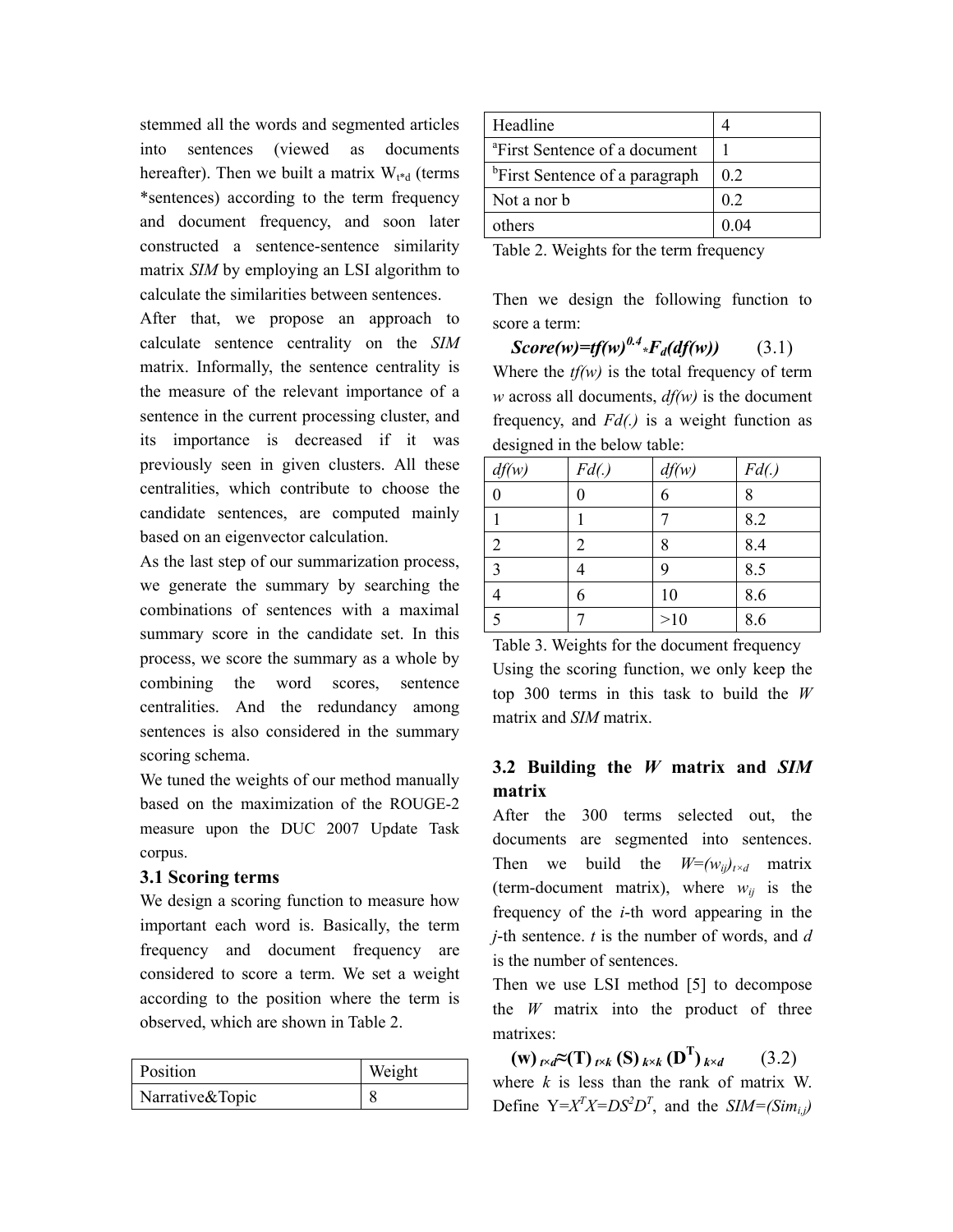matrix can be defined as follows:

$$
Sim_{i,j} = \frac{Y_{ij}}{\sqrt{Y_{ii}}\sqrt{Y_{jj}}}
$$
 (3.3)

For a single cluster,  $Sim_{ii}$  denotes the similarity between sentence *i* and sentence *j*. If we generate a summary for cluster A, the matrix can be used to construct the graph. Remember that the update summarization task requires providing as much new information as possible for cluster B if we have already read cluster A. Let us go back to the problem: given cluster A, we need to generate a summary for cluster B, to provide as much new information as possible.

Suppose there are  $n_A$  sentences in cluster  $A$ , and  $n_B$  in cluster B, then the original *W* matrix could be rewritten as  $W = (W_A W_B)$  where  $W_A$ is the term-document matrix for cluster *A* and  $W_B$  for cluster *B*. The rows of *W'* represents important words selected from both cluster A and B. Following the line of thinking, the similarity matrix can be formulated as follows:

$$
SIM = \begin{pmatrix} SIM_{AA} & SIM_{AB} \\ SIM_{BA} & SIM_{BB} \end{pmatrix}
$$
 (3.4)

where the *SIMAA* is the similarity matrix for sentences within cluster A and *SIM<sub>AB</sub>* is the similarity matrix between sentences in cluster A and those in cluster B.

### **3.3 Computing the sentence centrality**

The centrality is a concept of graph theory for measuring how important a vertex is in a graph. The idea is similar to the process of extractive summarization which is to find important representative sentences from documents. In our method, each sentence is viewed as a vertex, and there is an edge connecting sentence *i* and sentence *j* with weight *Sim<sub>ij</sub>* if i≠j. On such a graph, we use a power iteration algorithm to compute the centrality of a vertex.

The centrality idea is that a sentence is important if it is similar to other important sentences. Translate this to the graph language: if a vertex connects with other important vertices with high weights, the vertex itself is important. Suppose the centrality of sentence *s* is *Cs*, then the idea is formally as:

$$
\lambda C_s = \sum_{r \in D, r \neq s} Sim_{r,s} C_r \qquad (3.5)
$$

where  $Sim_{rs}$  is the similarity between sentence *r* and *s*, and  $D=\{1,2,\ldots,d\}$  (*d*: the number of sentences). Define the adjacency matrix  $M=(m_{ii})$  as follows:

$$
m_{ij} = \begin{cases} Sim_{ij}, i \neq j \\ 0, i = j \end{cases}
$$

 $λC = M*C$ 

Let  $C=(C_1, C_2, ..., C_d)^T$ , we have the matrix form for the formula (3.5):

$$
(3.6)
$$

Notice that C is the eigenvector of M, and *λ* is the corresponding eigenvalue. This inspires us to apply the classic eigenvector calculation algorithm. In our system, we use the power iteration algorithm.

- (1) Choose an arbitrary random vector  $U=(u_1, u_2, ..., u_d)^T$  that satisfies  $\max_{1 \le i \le d} |u_i| \le 1$ ;
- (2)  $V=M*U$ ,  $k = \max_{1 \leq i \leq d} \{ |v_i| \};$
- (3) Let  $u' = v/k$ ,  $\delta = \max_{1 \le i \le d} |u_i u_i|$ ;
- (4) If  $\delta$ <0.001 exit the iteration; otherwise go to step 2.

Note that *M* is a real symmetric matrix and hence its eigenvalues should be real numbers. It can be shown that when the eigenvalues of  $M$ ,  $\lambda_1$ ,  $\lambda_2$ , $\lambda_3$ *…*, $\lambda_d$ , satisfy  $\lambda_1 > \lambda_2 > \lambda_3 > ... > \lambda_d$ , this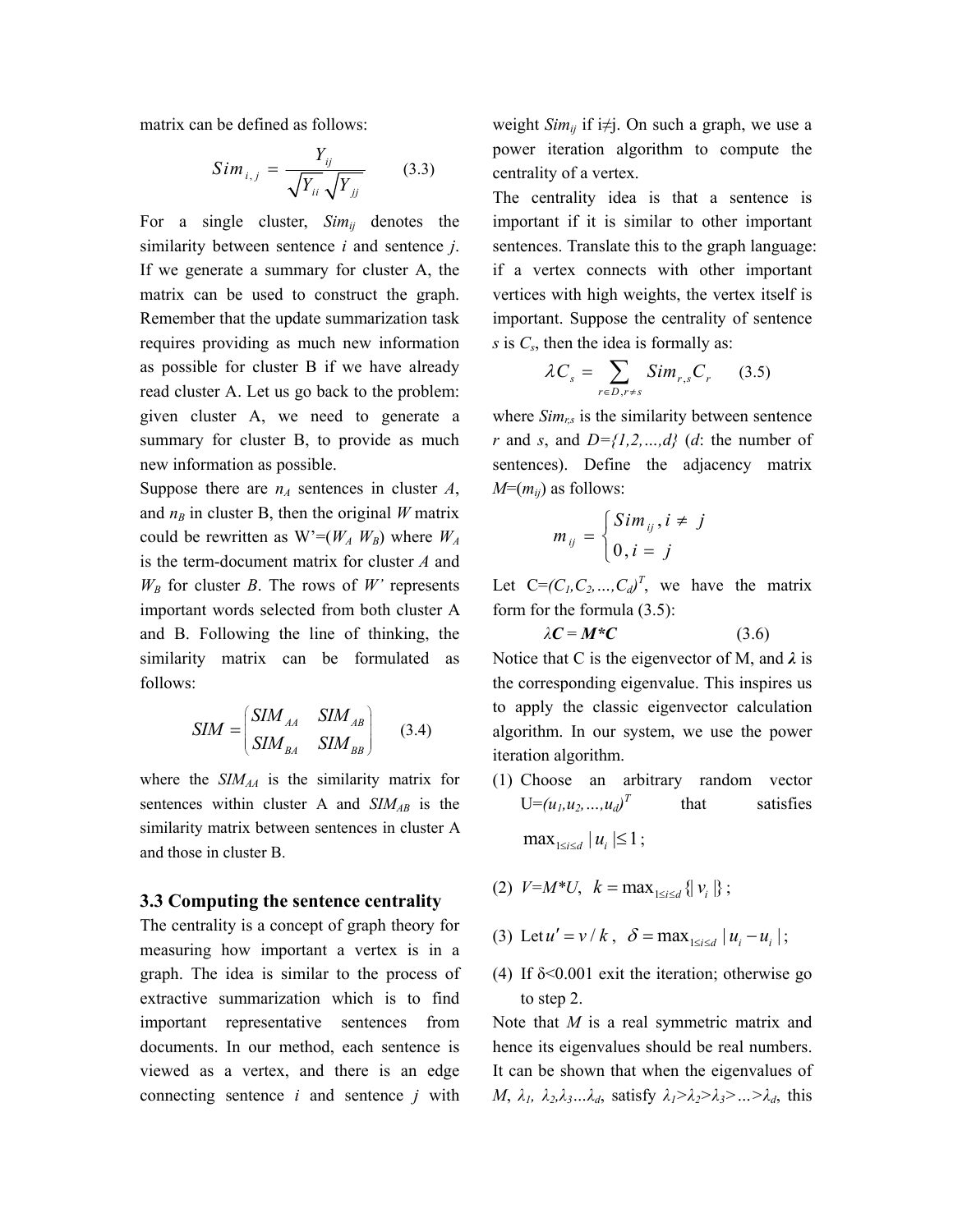algorithm will terminate in finite steps and returns the largest eigenvalue and its corresponding eigenvector.

From the viewpoint of graph theory, vector *C*  is actually the "eigenvector centrality", which represents the importance of vertices in a graph whose adjacency matrix is *M*.

Our approach is similar to LexRank [6] and TextRank [7], but we developed a completely different way to compute the sentence centrality for the update summarization task.

# **3.4 Computing the sentence centrality for cluster B with cluster A given**

In cluster B, the system already has "read" documents in cluster A. Thus those sentences already highlighted in cluster A should not be emphasized too much now in cluster B. The system should provide more new important information without mentions in already seen documents. Intuitively, if a sentence in cluster B is very similar to an important sentence in cluster A, the sentence should not be included in the summary of cluster B since the information is already covered by cluster A. Hence, we should take into account the similarity between sentences in cluster B and sentences in cluster A. We change the equation as follows:

$$
\lambda C_s = \left[ \left( \sum_{r \in D_B, r \neq s} Sim_{r,s} C_r \right) - \beta \left( \sum_{r \in D_A, r \neq s} Sim_{r,s} C_r \right) \right] (3.7)
$$

Where  $\beta$  is a penalty constant which is set to 0.8 in practice.

Noting the way that we construct the *SIM* matrix for cluster B as shown in (3.4), *SIM* can be written as following:

$$
SIM' = \begin{pmatrix} SIM_{AA} & -\beta SIM_{AB} \\ -\beta SIM_{BA} & SIM_{BB} \end{pmatrix} (3.8)
$$

where  $SIM_{AA}$  has  $|D_A|$  rows,  $SIM_{BB}$  has  $|D_B|$ rows.

Apply the same power iteration algorithm on this matrix, we can obtain the centralities of sentences and furthermore we can select out those important sentences as candidate sentences of the final summary.

# **3.5 Summary extraction**

The extraction process has three steps. First, select candidate sentences according to the centrality computed in section 3.4. The candidates consist of the following two parts: (1) the first sentence of each article whose sentence centrality is among the top 1/3 of all sentences in the cluster; (2) sentences that are not the first sentence, but with high centrality scores. The size of the candidate sentence set is set to 15 in our system.

Second, search for the best sentence combination. We enumerate all possible sentence combinations from the candidate set, and score the summary as a whole that is different from the traditional approaches which scores sentences independently. Formally, the algorithm can be written as the following:

- (1) *bestScore*=-∞, *bestSum*=Θ;
- (2) *Find a combination*  $S=s_1,s_2,...,s_m$  *where*  $s_i$ *is chosen from the candidate set, and the total number of words in S satisfies the length limit (100 in this task);*
- *(3) Calculate the score of the summary, SumScore(S), which will be introduced soon later. If SumScore(S)>bestScore, bestScore=SumScore(S), bestSum=S;*
- *(4) If all combinations are enumerated, exit; otherwise go to step (2).*

Now it is the turn to describe the scoring function of a summary. Our consideration is that a good summary should cover various kinds of important information mentioned in the articles, and it should have as little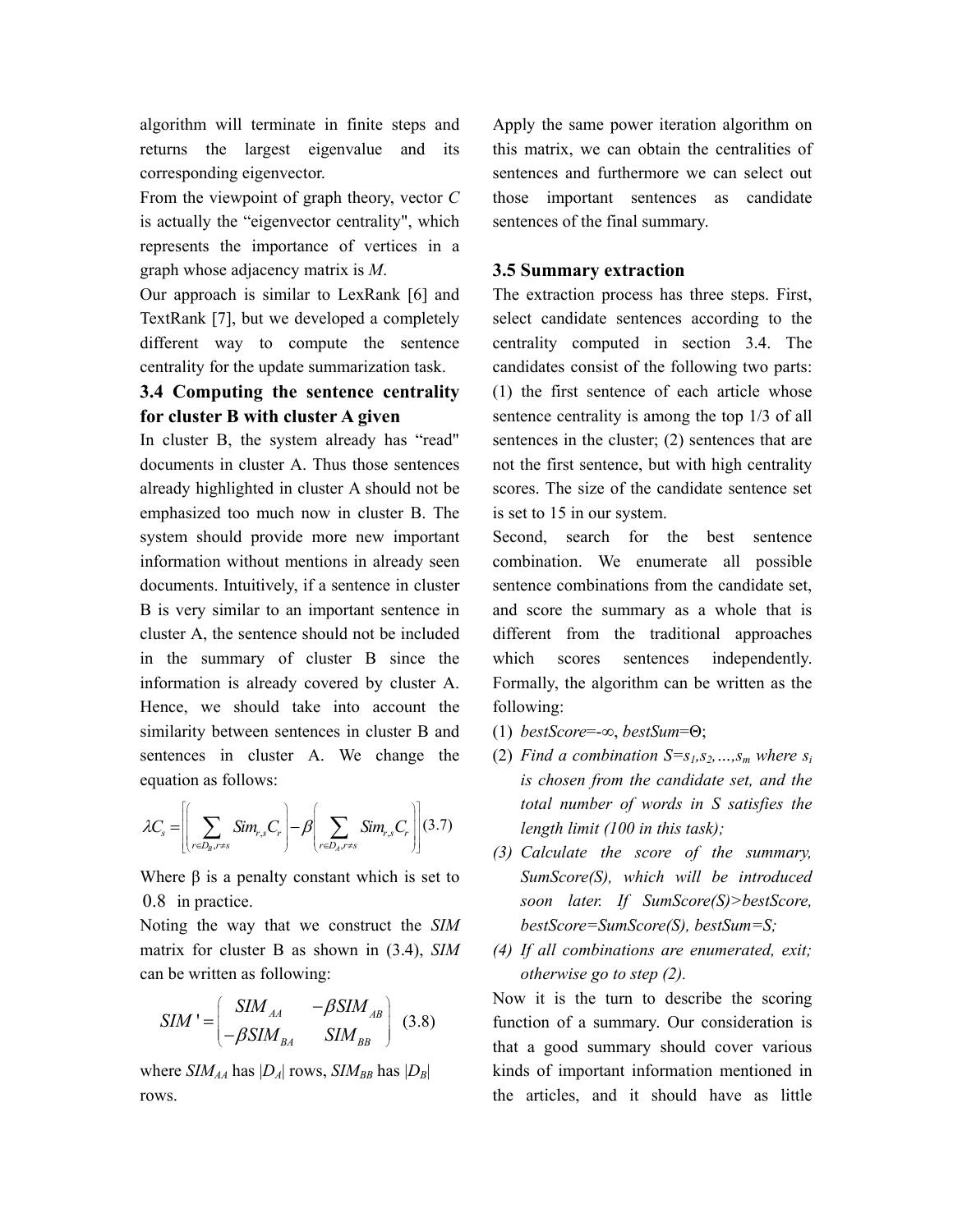redundant information as possible.

Firstly, we calculate the maximal similarity (which could be treated as a measurement of redundancy) between sentences in the summary *S*, as follows:

$$
R(S) = \max_{1 \le i,j \le m} Sim_{s_i,s_j}
$$

We should not accept the summary whose information is highly redundant. In our system, if  $R(S) > 0.5$ , the summary is discarded.

Secondly, for each word  $w$ , observed in S, we evaluate its contribution to the summary score as following:

$$
count_w = \sum_{1 \le i \le m, w \in s_i} occur_w(s_i)C_{s_i}^{0.5}
$$

where  $occur_w(s_i)$  represents the occurrence number of word *w* in sentence  $s_i$ ,  $C_{si}$  is the sentence centrality of *si* which is described in section 3.4.

We are now ready to combine the word score *Score(w)* shown in the formula (3.1) and design the final score of the summary. We define *maxscore* =  $max_{amv}$  *s* {Score(w)}, *power(w)*, and finally *SumScore(S)* as below:

$$
Power(w) = \left(1 - 0.45 \left(\frac{Score(w)}{maxscore}\right)^{0.15}\right) / 2
$$

$$
SumScore(S) = \sum_{w \in S} (count_w)^{Power(w)}
$$

The final step of summary extraction is to re-order sentences within the extracted summary. Suppose the extracted summary is *bestSum* =  ${b_1, b_2, ..., b_n}$ , then we compute the summary score of each individual sentence *bi* as follows:

#### *P(bi)=SumScore({bi}), 1≤i≤n*

Sort these sentences according to  $P(b_i)$  in an descending order, and this is the final summary.

#### **3.6 Evaluation results**

The evaluation results from the official evaluation from TAC 2008 are shown in the following table. Among 58 submitted runs, our results are competitive.

| Evaluation            | <b>Best</b> | Our    | Rank |
|-----------------------|-------------|--------|------|
| Method                | Result      | Result |      |
| Average               | 0.336       | 0.304  | 7    |
| <b>Modified Score</b> |             |        |      |
| Macroaverage          | 0.331       | 0.299  | 7    |
| Modified Score        |             |        |      |
| with 3 models         |             |        |      |
| Average               | 3.333       | 3.073  | 2    |
| Linguistic            |             |        |      |
| Quality               |             |        |      |
| Average Overall       | 2.667       | 2.667  | 1    |
| Responsiveness        |             |        |      |

Table 4. The Evaluation results for the second system.

#### **Conclusion**

In this paper, we have presented two systems for the update summarization task of TAC 2008. The first system is based on the information distance theory, and the other is based the graph centrality. Although there are still many parameters to be tuned experimentally, the two methods have already contributed very competitive results during the official evaluation.

Still, fine tuning of these two systems, and more sophisticated natural language processing techniques, are awaiting to be exploited.

#### **Acknowledgement**

This work was supported by National Natural Science Foundation of China (60572084,